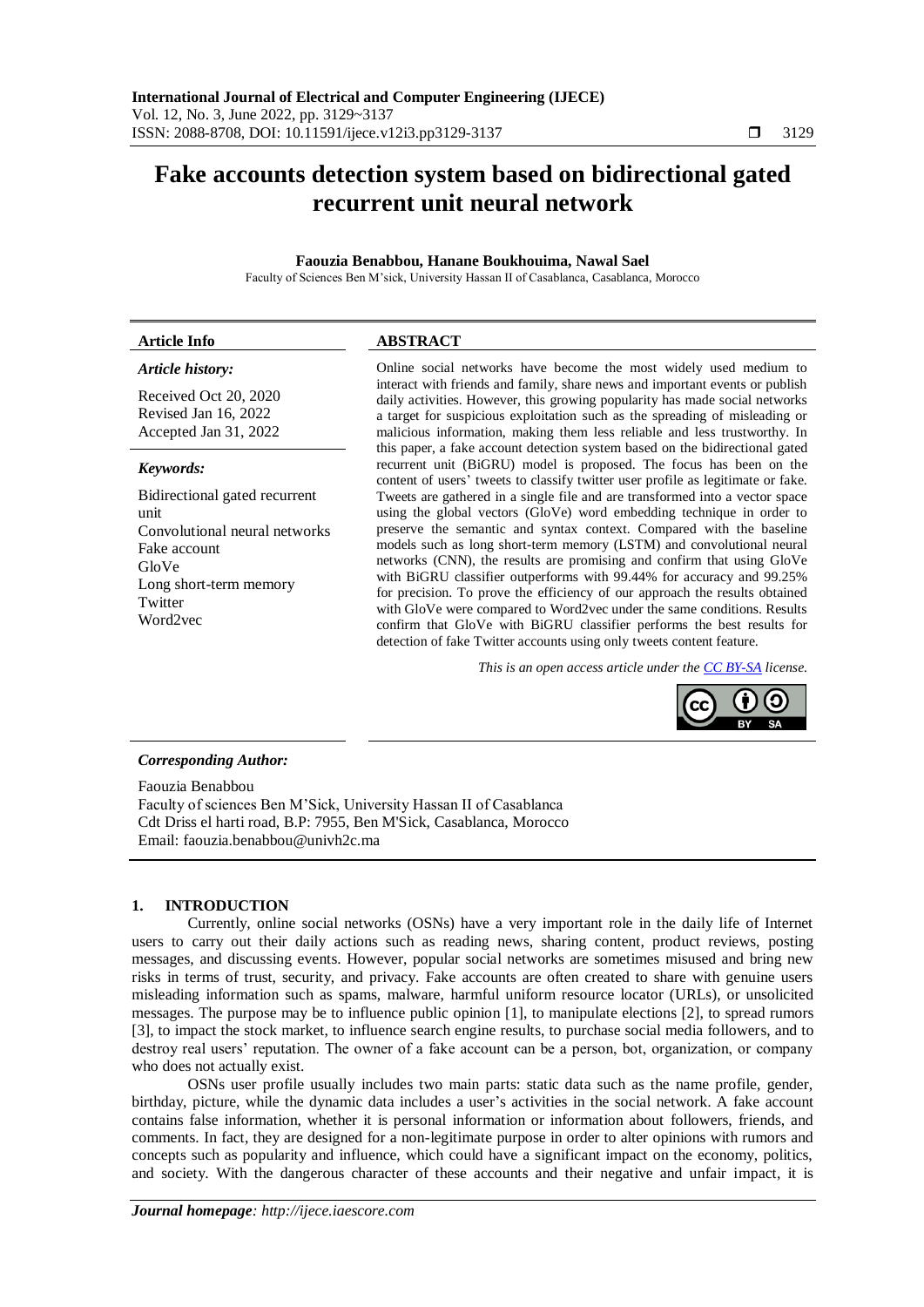necessary to design new methodologies to identify and characterize fake accounts. To tackle this problem, many researches have been conducted on different OSNs as Twitter, Facebook, YouTube, LinkedIn, and Weibo. Different tracks have been identified and several solutions have been proposed for fake profile detection in order to classify an account in "fake" and "legitimate" accounts or more deeply as proposed in the work of Wani and Jabin which proposed 5 classes of fake account type [4]: compromise account, cloned profiles, sockpuppets account, sybil account and bot-user account.

Gurajala *et al.* [5] proposed a system to identify a group of fake profiles based on matched profile attributes, screen names similarity and update-time of tweets. User and content features were analyzed for each account and the Shannon entropy and standard deviation were used to decide whether an account belongs to a group. Content features included tweet content, number of duplicate tweets, and tweet postdate. They proved that analyzing temporal behavior of users can reveal interesting indicator to identify fake accounts. Wani *et al.* [6] applied support vector machine (SVM), decision tree (DTree), artificial neural network (ANN), Naïve Bayes (NBayes) and AdaBoost classifiers to predict fake profiles on Facebook social network. Before classification, artificial bee colony (ABC) and ant colony optimization (ACO) techniques have been used in feature selection step. The study confirms that AdaBoost classifier is more efficient when the number of accounts in training dataset increases, but the authors did not provide the features used. Torkyl *et al.* [7] proposed a detection mechanism called fake profiles recognizer (FPR) for detecting fake profiles in OSNs. The methodology is based on the functionality of regular expression (social graph) and deterministic finite automaton (DFA). The friend's list feature is used to define friend pattern and to detect duplicated profile. The proposed detection mechanism achieved 94.93% for accuracy on twitter dataset. Erşahin *et al.* [8] used NBayes classifier for detecting the fake accounts on Twitter social network. They selected sixteen attributes from user and content features and the accuracy achieved is 90.9% against 86% without discretization. Gupta and Kaushal collected their dataset using the Facebook API [9]. The final dataset consisted mainly of seventeen attributes from activity view. A total of twelve supervised machine learning techniques were applied to the dataset and the study showed that «likes» and comments features contribute well to fake account detection task. However, the accuracy of 79% achieved seems not sufficient. Khaled *et al*. [10] proposed a new algorithm SVM-NN which is a hybrid model of SVM and neural network to detect fake Twitter accounts and bots. The principal component analysis (PCA) technique was applied to reduce dimension. The approach relied only on user details (user logs and profiles) and reached an accuracy of 98.3% when using correlation feature selection method.

Recently, Purba *et al*. [11] proposed a system for Instagram fake user's detection based on activity features, and random forest (RForest) outperforms others classifiers with an accuracy score of 91.76%. Swe and Myo used the approach based on user and content feature sets to detect fake accounts on Twitter [12]. Machine learning classifiers such as meta-learner diverse ensemble creation by oppositional relabeling of artificial training examples (DECORATE), RForest, AdaBoost, DTree, and NBayes classifiers were applied to classify fake accounts on Twitter. DECORATE classifier achieved the best accuracy and the detection rate was of 95.1%. In another work, Swe and Myo used a blacklist [13] of words instead of spam words list. Blacklist is created by using topic modeling approach and keyword extraction approach. The user's tweets are deeply analyzed by using topic modeling and bag of word approaches. The term frequency-inverse document frequency (TF-IDF) techniques is applied to extract the most important words to be added in a blacklist. Albayati and Altamimi used data mining techniques to detect fake profiles on Facebook [14]. A set of supervised and unsupervised algorithms were applied to twelve behavioral and non-behavioral discriminative profile attributes from a dataset. The results shown that supervised algorithms outperformed unsupervised algorithms and ID3 had the highest accuracy while k-medoids had the lowest performance. In another paper Albayati and Altamimi proposed FBChecker system to detect fake profiles on Facebook [15]. A set of supervised algorithms (DTree, k-NN, SVM, and NBayes) were applied to the crawled dataset and the focus was on user features. The proposed system shown high efficiency performance for detecting fake profiles with an accuracy rate of 98%. Adikari and Dutta [16] shown that despite the limited dataset size, SVM with polynomial kernel using PCA-selected features performs an accuracy of 87%. Wanda and Jie [17] proposed DeepProfile, a deep neural network (DNN) algorithm, to deal with fake account issues. Notably, they realized a novel pooling layer WalkPool in the hidden layer to optimize the performance and achieved an area under curve (AUC) of 0.9547 which is good result. The features used related to content are message content and URLs and the technique was applied on Facebook dataset.

Zheng *et al.* [18] proposed a spammer detection system for Sina Weibo social networks. They used user features and content features as the number of mentions, URLs, and hashtags. The SVM classifier, trained and tested with 5-fold cross-validation, reached a good performance with 99.1% true positive rate of spammers and 99.9% non-spammers. The top 10 feature ranking list obtained from information gain (Igain) includes number of created days, comments count, URLs count, and fraction of followers per followers. For the same purpose Zhu *et al*. [19] proposed a spammer detection based on logistic regression attribute and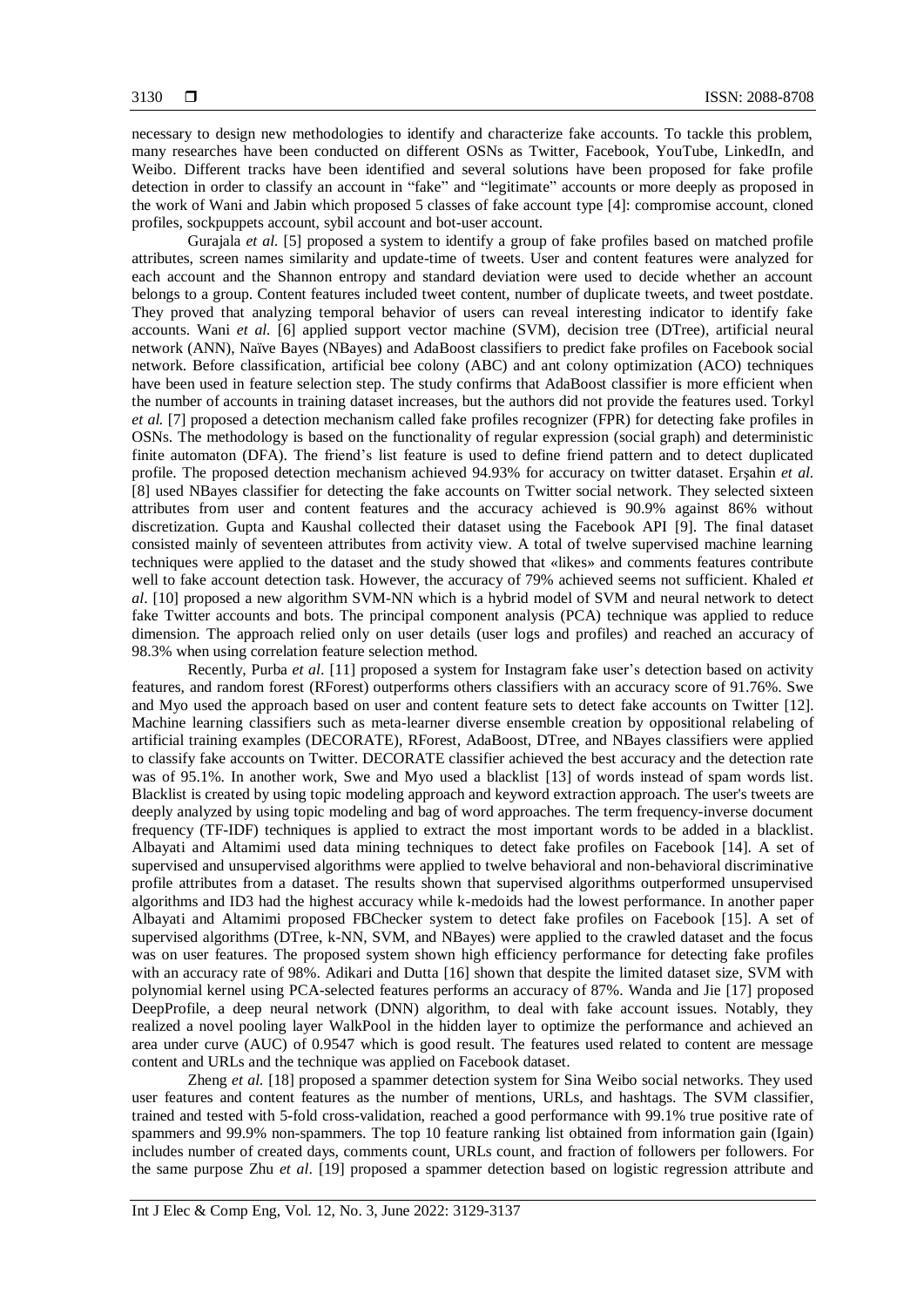behavior logistic regression (ABLR) over Twitter and Sina Weibo social networks. They considered content and behavior features of users in social network and account features (e.g., the number of friends, followers, and tweets) and they obtained an accuracy rate of 90%. Al-Zoubi *et al*. [20] applied four machine learning classifiers using user and content features for detecting spammers on Twitter. The most influencing features in spam profiles detection was identified with two methods ReliefF and IGain. The experiments shown that NBayes classifier produced the best accuracy of 95.7%. In another paper, with the view of recognizing spammers in Twitter, Al-Zoubi *et al*. [21] presented a hybrid model based on whale optimization algorithm (WOA) and SVM. They used user, content, and activity features. The approach analyzed the linguistic context and its impact on the system performance and the results shown a considerable efficiency for Arabic context. Alom *et al*. [22] extracted a new set of features to detect spammers on Twitter. They considered both graph-based, tweet content features and applied seven machine learning algorithms (k-NN, DTree, NBayes, RForest, logistic regression (LR), SVM, and XGBoost). In the experiment, RForest gives the better result compared to other algorithms, with an accuracy of 91%. The DeepScan proposed by Gong *et al.* [23] focused on user's activity evolution in continuous time intervals. They used time series features through long shortterm memory (LSTM) neural network, over real data collected from Dianping, and achieved 0.964 for F1 score. Gong *et al.* [24] proposed another system based on GitHub developer communities using phased LSTM. GitSec distinguishes malicious accounts from legitimate ones based on the user, event, and dynamic activity characteristics. With CatBoost classifier, GitSec achieves an AUC of 0.940. Ahmed and Abulaich proposed an interesting spam detection system for Facebook and twitter social network [25] based on user, activities and contents features. IGain was applied to extract the most relevant features before performing three classifiers: NBayes, J48, and Jrip. They found that Jrip performed better on Twitter dataset with 0.987 for detection rate and no false positive cases. The result proved that activity features were more discriminative than tweet content ones.

Few researches conducted a deep analysis on posts contents instate the focus was on the number of words in the tweet, the number of tweets, URLs count, and mention count. Wu *et al.* [26] proposed a technique based on deep learning techniques for twitter spam detection. Word2Vec was applied to pre-process the tweets and the output is given as input to different classifiers and muli-layer perceptron (MLP) achieves the highest performance over all the four datasets with an accuracy of 94.3%. Madisetty and Desarkar [27] proposed an approach based on convolutional neural networks (CNN) combined with different word embeddings techniques as global vectors (GloVe) and Word2Vec. The features used in the model were related to user, content, and n-gram but for CNN model only the tweet contents were used. The performance was of 95.7% for accuracy and 88% for precision, which proves that the model can be improved. Jain *et al.* [28] implemented semantic long short-term memory (SLSTM) for spam classification in SMS and Twitter dataset. The tweet content was indexed with semantic word using WordNet corpus and ConceptNet. The tweets were transformed to a vector of concepts words by Word2Vec. In comparison with KNN, NBayes, RForest, ANN and SVM, SLSTM outperforms with 95.09% for accuracy and 95.54% for precision, which is quite satisfactory. Only the tweet contents were sufficient in this study to detect spammer account with high performance.

Feature selection is an important step for machine learning process that aims to find which set of features is more relevant in fake account detection. Rostani [29] showed that the approach behavior was different from different datasets and features. As an example, for one dataset URL count feature was not important, and for another mention count feature was not relevant which is a little bit confused. An analysis based N-Gram was conducted by Aiyar and Shetty [30] for spam comment detection on YouTube. They used only comment feature, and the result proved the effectiveness of Word-grams method with SVM classifier that performed 97.74% for F1 score. To summarize our finding, we propose a categorization of features used in different papers as shown in Table 1.

Account information such as title, and age are usually fixed. The personal information of the user and the information of the account itself have been separated into two classes: user and account. The other classes represent information that changes and evolves over time. In this category we have the class activity, content, deep content. The class activity reflects the interactions of the user like the mention "like", his friends and his followers. The content and deep content classes specify how the comments are analyzed: statistically or semantically. Deep content class involves the use of some techniques as word embedding that preserve the semantic or/and syntactic form of comments and the most popular techniques utilized were POS, N-Gram, Word2Vec, and GloVe. Analysis of content was widely based on statistical values from content characteristics. One or a combination of classes was used for the detection of fake accounts. In another hand, four classes of detection systems have been identified: fake account or profile, spammers, spam posts, and bots.

The most widely used algorithms are SVM, RForest, NBayes, DNN, DTree, FT, J48, ABLR and ANN. Small attention was paid to deep learning models excluding CNN and LSTM algorithms. However, other deep learning techniques remain interesting to explore as long as they have really proven their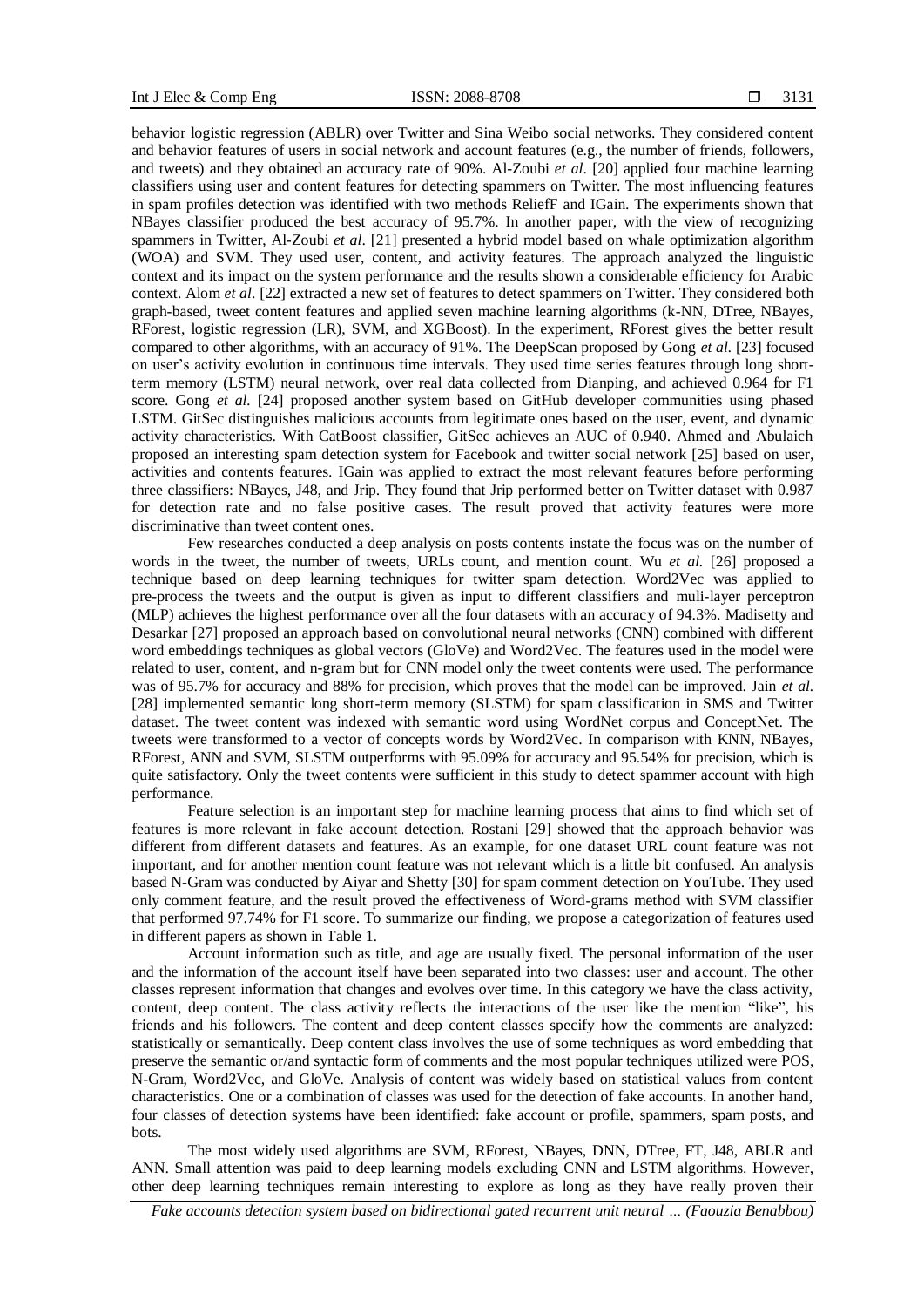efficiency in several classification problems. Some papers used feature selection methods to find the best features to rely on to detect a fake account and information gain, PCA, correlation, LR, SVM, ReliefF, ABC, and ACO were the most popular. Regarding the importance of characteristics in the detection of fake accounts, the analysis of the literature shows different and sometimes contradictory results depending on the dataset used. The performance of the methods was measured by different metrics as accuracy, precision, recall or F-measure and best accuracy results were up to 99% and performed by SVM, CNN and ensemble classifiers. Twitter social network is the most popular OSN studied ahead of Facebook, LinkedIn, YouTube, GitHub, Instagram, because of its openness and the ease of data extraction.

Based on literature review, we observe that deep learning techniques were not applied enough, only CNN and LSTM were performed. In recent works, the deep learning model bidirectional gated recurrent unit (BiGRU) was applied for the classification concern and performed a good result on different fields, such as dialogue intent classification, intrusion detection and text sentiment classification. On the other side, feature selection techniques applied in different studies showed sometimes opposite results for the relevance of features, we can say that it depends strongly on the dataset type. Using a high number of features did not automatically provide a high performance as showed in [8] and [16]. Other researches focused only on the deep content analysis with a deep learning classifier and outperformed the baselines [26]–[28]. In addition, content characteristics are analyzed from statistics view such as the number of URL, mentions and hashtags. Few papers were interested in semantic issue of comments to discover hidden behavioral patterns. Krombholz and al. showed that behavior of fake users, the amount and the type of information they share in their newsfeed are significantly different from that of the real user [31] which motivated us to further investigate the analysis of the comments and exclude the other features.

In this paper a novel approach based on BiGRU deep learning model is proposed to detect legitimate (LA) and fake account (FA) using deep tweet contents analysis. Based on our last work on fraud detection [32], we found that BiGRU is very convenient for classification problems because it has the advantage of capturing local and global contextual information's. The efforts were devoted to tweet contents analysis using GloVe word embedding to capture syntactic and semantic features of tweets. The results showed that using only tweets with GloVe word embedding, BiGRU reached a high performance compared with baseline literature.

| Table 1. Category of features |                                                                                                           |  |
|-------------------------------|-----------------------------------------------------------------------------------------------------------|--|
| Class of features             | Features                                                                                                  |  |
| User                          | Civility, profile age, profile image, follower count, following friends count, and statistic values.      |  |
| Account information           | Creation date, geolocation enabled or not, and verified or not.                                           |  |
| Account activities            | Like count, comments count, time between posts, update-time of posts, reply count, and statistic values,  |  |
|                               | followers.                                                                                                |  |
| Content                       | Tweet count, total number of words in a tweet, hashtag count, mention count, URL count, numeric character |  |
|                               | count, and statistic values.                                                                              |  |
| Deep content                  | All user comments                                                                                         |  |

# **2. BACKGROUND OF THE APPROACH**

# **2.1. Bidirectional gated recurrent unit**

This section describes the background of BiGRU technique. The advantage of using deep learning techniques is its ability to learn abstract features while going through multiple hidden layers. GRU model [33] is a variant of LSTM [34], which synthesizes the forgetting gate and input gate to a single update gate and mixes cell state and hidden state. So, the final gated recurrent units (GRU) model is simpler and faster than the standard LSTM algorithm, especially when training big data. It can save a lot of time with small performance difference from that of standard LSTM model. Both LSTM and GRU can retain important features through various gates ensuring that these features will not be lost in long-term transmission. The internal structure of GRU model is shown in Figure 1.



Figure 1. GRU cell architecture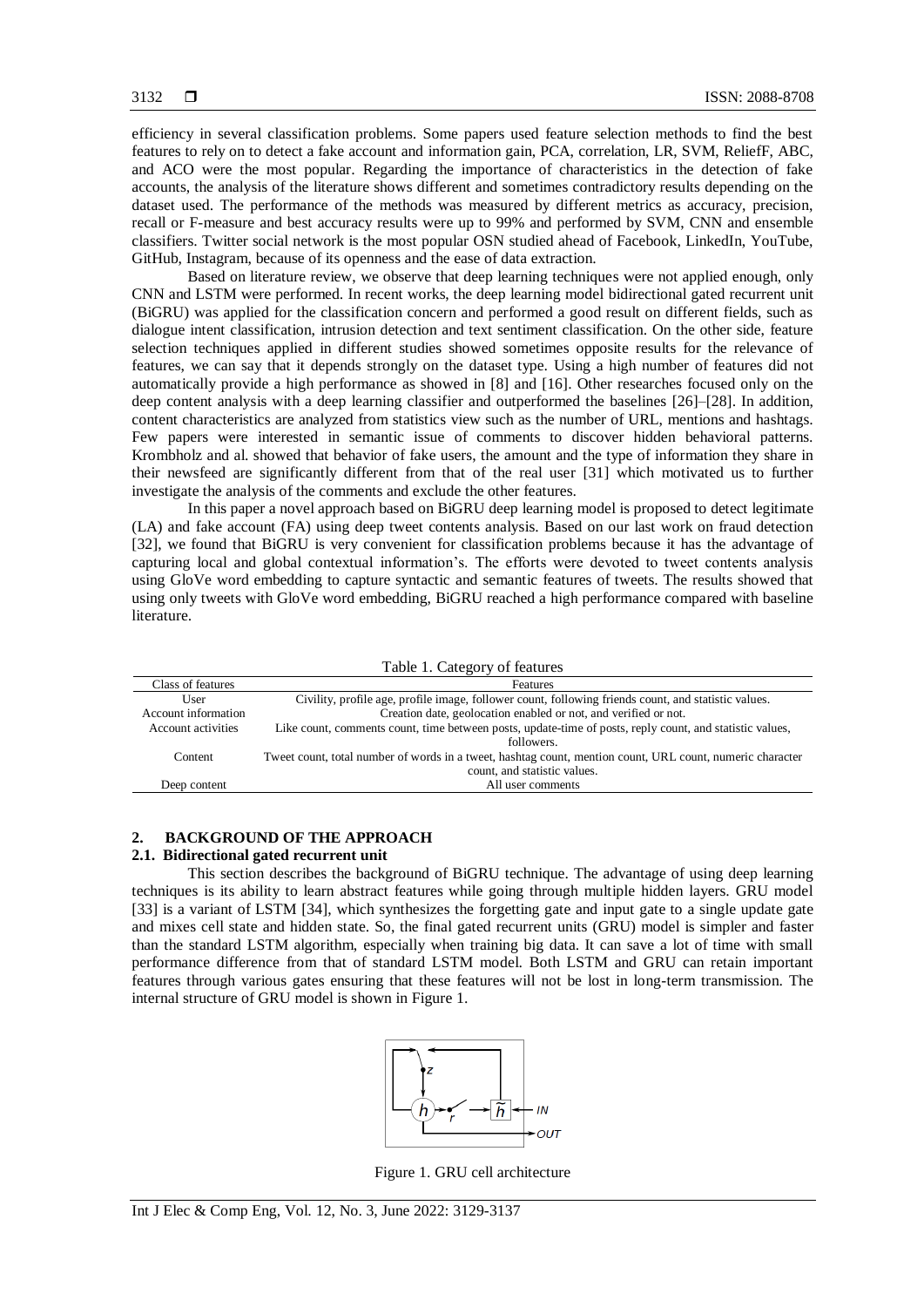Where  $Z_t$  represents update gate and  $r_t$  represents reset gate. At time t, the GRU calculates the new state as:

$$
h_t = Z * h_{(t-1)} + (1 - Z) * \tilde{h}
$$
 (1)

This is to compute a linear interpolation between the previous state  $h_{t-1}$  and the current candidate state  $\tilde{h}_t$  with the new sequence information. The update gate  $z_t$  decides to keep how much past information and to add how much new information. It controls the extent to which the information of the previous state is brought into the current state. The larger the value of the state of  $z_t$ , the more information of the previous state is brought in. The state of  $z_t$  is updated:

$$
z_{t} = \sigma(W_{Z} \cdot x_{t} + U_{Z} \cdot h_{(t-1)} + b_{Z})
$$
\n(2)

where,  $x_t$  is the sample vector at time t and  $\tilde{h}_t$  is the candidate state computed in the same way as the hidden layer of traditional RNN.

$$
\tilde{h}_t = \tanh(W_h. x_t + r * U_h. h_{(t-1)} + b_h) \tag{3}
$$

Where,  $r_t$  denotes a reset gate which controls how much the previous state contributes to the current candidate state  $\tilde{h}_t$ . The smaller the r<sub>t</sub>value, the smaller the contribution from the previous state. If r<sub>t</sub>=0, it will forget the previous state. The reset gate is updated:

$$
r_t = \sigma(W_r \cdot x_t + U_r \cdot h_{(t-1)} + b_r) \tag{4}
$$

For many sequence modelling tasks, it is beneficial to have access to future as well as past context. However, standard GRU networks processes sequences in temporal order and they ignore future context. Bidirectional GRU networks extend the unidirectional GRU networks by introducing a second layer, where the hidden to hidden connections flow in opposite temporal order. The model is therefore able to exploit information both from the past and the future. Also, GRUs address the vanishing gradient problem, through the use of two gates, the reset gate, and the update gate. Basically, these are two vectors which decide what information should be passed to the output and can be trained to retain information from farther back. This allows it to pass relevant information down a chain of events to make better predictions.

## **2.2. Global vectors for word representation (GloVe)**

Word embedding is a semantic vector space that consists of a representation of a word as a vector of numerical values. The use of word embedding as a standard in language modeling is now prevalent because they can capture both the semantics and the syntactic context using vector arithmetic. The GloVe is a global log-bilinear regression model for the unsupervised learning of word representations [35] that outperforms other models on word analogy and word similarity. GloVe outperforms Word2vec [35], [36] because it captures both global and local co-occurrence counts in a corpus, unlike Word2Vec where only the local context is used. Thanks to GloVe, the tweet vector is formed by concatenating the individual word vectors of the tweet to obtain n\*d tweet matrix where d is the dimension of word vector and n the length of the tweet.

#### **3. THE PROPOSED METHOD**

In this paper, we propose a fake account detection system in social networks based on BiGRU deep learning model. The OSN studied here is twitter but the technique remains applicable for the other social networks. This system used only comments feature and applied word embedding technique to preserve the context and syntax of comments. For each account, the content of tweets is gathered in a single document and is transformed into a vector space using GloVe. As described in Figure 2, the architecture of our system presents different layers: i) dataset preparation, ii) data preprocessing, iii) embedding, and iv) account classification. The main interest of our proposition is to detect fake account using only a deep analysis of user tweets. In the next sections these layers will be describes with more details.

#### **3.1. Dataset preparation**

We utilized a balanced dataset Twitter kindly shared by Cresci *et al.* [37]. The labeled dataset has 2818 accounts/users and their 2,126,962 tweets. As each user publishes one or more tweets, all the tweets of the same user were saved in one document. User who does not have tweets is excluded. The final distribution for our dataset is shown in Table 2.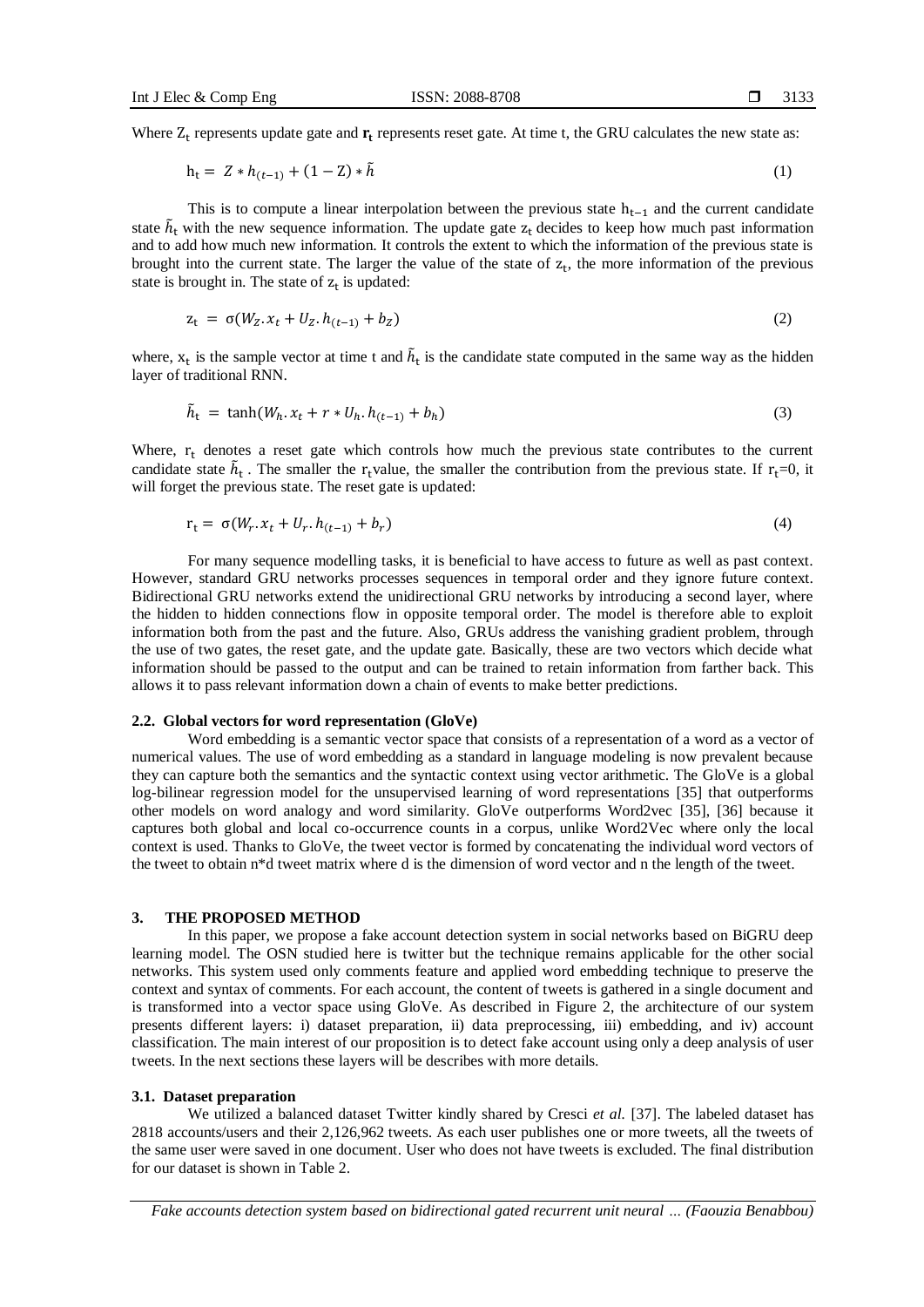

Fake Account (FA) Legitimate Account (LA)

Figure 2. The proposed method for fake account detection

| Table 2. Final distribution of the dataset |                  |                     |  |
|--------------------------------------------|------------------|---------------------|--|
| <b>Fake Users</b>                          | Legitimate Users | Number of instances |  |
| 1325 (49.91 %)                             | 1330 (50.09 %)   | 2655                |  |

# **3.2. Data preprocessing and embedding**

The preprocessing step consists of data cleaning and tokenization of all tweets produced by users. We carried out the removal of punctuation and stop words (a, an, the, of, ...) in tweets. After all characters are converted to lowercase, and URLs, mention (@username) and hashtag (#) are excluded from tweets. This features were excluded because many researches who were based on them [8], [9], [16] did not produce a high performance, and some works mentioned that content features are not significant [5], [25] or simply did not used them as in [10], [16], [17]. In this study, focus is on semantic and syntactic analysis of tweets provided by word embedding technics to find special patterns in text which can help to distinguish between fake or legitimate profile. For this purpose, the pre-trained word embeddings model GloVe was used. The process of data flow starts from the embedding layer where the data in the form of text was tokenized, then vectorized using the GloVe word embedding which are pre-trained semantic vectors having dimension of 100. This value was chosen after several experiments to find the best that would give the highest performance of our model.

# **3.3. BiGRU model parameters**

A large number of parameters in the deep learning model could increase the overfitting potential. These problems can be overcome using dropping, in our case, we used SpatialDropout1D layer that performs the same function as dropout, however, it drops entire 1D feature maps instead of individual elements. Then a BiGRU layer with recurrent dropout and GlobalMaxPool1D are applied. Since we have a binary classification problem, we have labeled our data by fake accounts data (1) and legitimate accounts (0). To optimize the training network, we used Adam optimization algorithm which combines the best properties of RMSProp and AdaGrad, to cope with noisy or sparse datasets. With mini-batch size of thirty-two examples, the loss function used in our model was binary cross-entropy. The non-linear function rectified linear unit (ReLU) was used for hidden layers and since it is a binary classification problem, a sigmoid function for the output layer was used.

#### **4. RESULTS AND DISCUSSION**

In the experiment, we used a machine running Windows 10 with CORE i5 8 th gen processor, 12 GB of RAM, and 1,000 GB hard drive. Keras (2.2.4), Tensorflow (1.14.0) Python (Version 3.7.3), Jupyter (6.0.3) was used to implement our model.

## **4.1. Performance metrics**

To evaluate the performance of our system, the following metrics were used: accuracy, precision, recall (sensitivity), F-measure and AUC. True positive (TP) is the number of fake accounts that are correctly classified as fake account, and false positive (FP) represents the amount of legitimate accounts that are wrongly labeled as fake. Conversely, true negative (TN) refers to the quantity of legitimate account which are exactly considered as legitimate, while false negative (FN) is the number of fake accounts wrongly predicted. *Precision* =  $TP/(TP + FP)$ : the fraction of detected fake accounts which are really fake.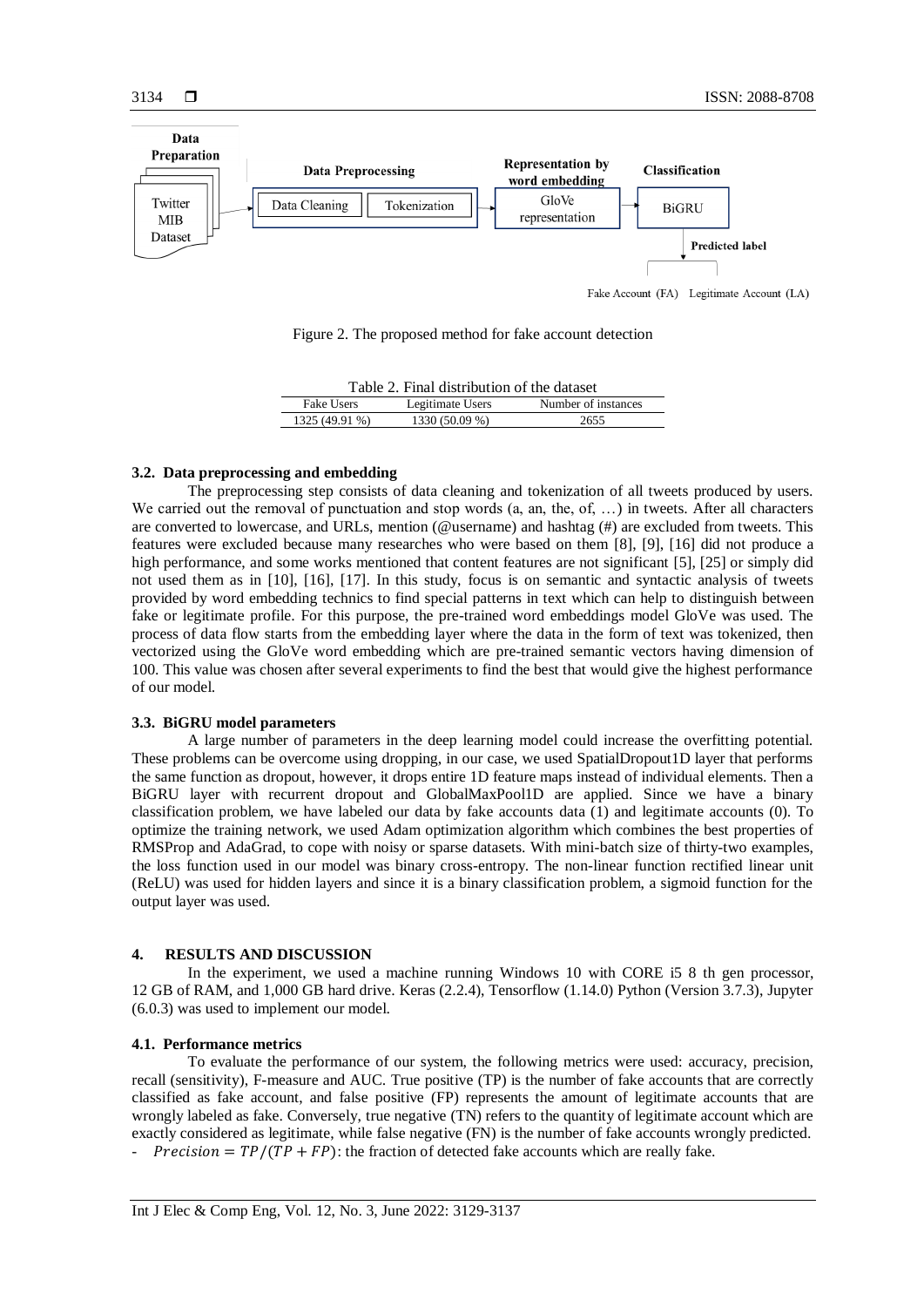- $Accuracy = (TP + TN)/(TP + FP + TN + FN)$ : means the ratio of accounts identified correctly to all accounts.
- $Recall = TP/(TP + FN)$ : the fraction of fake accounts who have been uncovered accurately.
- $-F-Measure = 2x(PrecisionxRecall)/(Precision + Recall)$ : the harmonic means of precision and recall.
- AUC: the probability that the classifier will rank a randomly chosen fake user higher than a randomly selected legitimate user.

The system was trained and tested using 5-Fold cross validation to split data into a five number of folds where each fold is used as a testing set at some point. The main advantage of data splitting is the robustness of the performance result and overfitting prevention.

## **4.2. Approach evaluation and comparison**

In this section, results of our approach are presented and compared to other deep learning techniques like LSTM and CNN from the literature reviews. Table 3 shows the confusion matrix of the proposed approach using Twitter dataset. In order to confirm the performance of this approach based on BiGRU model, a comparison was conducted, on the same dataset for more rigor, between the baseline models LSTM, CNN, hybrid models LSTM+BiGRU and CNN+BiGRU as shown in the Table 4.

| Table 3. Confusion matrix for BiGRU model |         |          |               |
|-------------------------------------------|---------|----------|---------------|
|                                           |         |          | Actual values |
|                                           |         | $FA(+)$  | $LA(-)$       |
|                                           | $FA(+)$ | $TP=264$ | $FP=2$        |
| Predicted values                          | $LA(-)$ | $FN=1$   | $TN = 264$    |

| Table 4. Comparison of model performance on the same dataset |
|--------------------------------------------------------------|
|--------------------------------------------------------------|

| Classifiers  | Accuracv | Precision | Recall | AUC    |
|--------------|----------|-----------|--------|--------|
| <b>BiGRU</b> | 99.44%   | 99.25%    | 99.62% | 99.44% |
| <b>LSTM</b>  | 98.49%   | 97.41%    | 99.62% | 98.49% |
| LSTM+BiGRU   | 98.68%   | 99.23%    | 98.11% | 98.68% |
| <b>CNN</b>   | 98.87%   | 98.14%    | 99.62% | 98.87% |
| CNN+BiGRU    | 98.87%   | 99.23%    | 98.49% | 98.86% |
|              |          |           |        |        |

The results show that BiGRU approach outperforms the other models in all performance measures. For accuracy, BiGRU reached 99.44% followed by CNN and CNN+BiGRU with 98.87% and LSTM+BiGRU with 98.68%, and the last score is 98.49%. For LSTM. The hybrid model based on CNN and BIGRU was not very efficient except for the precision score which has been improved to 99.23%. Also, for the hybrid model LSTM+BiGRU, the precision score has been improved to 99.23%. The proposed approach based on BiGRU for detection of fake Twitter accounts at tweet level using word embedding proves it effectiveness in detecting fake account in twitter social network. The results confirm that analysis of the content timeline of tweets reveals the behaviors of fake OSN user. In addition, Table 4 demonstrates that this model is competitive with state-of-the-art neural language models and outperforms the most relevant ones. The association of the GloVe technique and the BiGRU deep learning model leads to a more efficient system for the detection of fake accounts. However, the best training time achieved is from CNN with 5 min 3 s followed by the LSTM model with 9 min 55 s and finally the BiGRU model with 10 min 25 s.

In a second experiment, Word2vec was used as it represents the most commonly used technique in the papers studied and was compared with the results of this study 'approach. The performance presented in Table 5, confirm that our approach outperforms the approach based on semantic LSTM and Word2vec method over the same dataset MIB [28]. A same experiment with the same input dataset, using Word2vec and BiGRU provides an accuracy of 98.87% which is less than the performance reached using GloVe and BiGRU.

| Table 5. Comparison with Word2Vec based approaches |               |                |          |
|----------------------------------------------------|---------------|----------------|----------|
| Approach                                           | Model         | Word embedding | Accuracy |
| Our proposition                                    | BiGRU         | GloVe          | 99.44%   |
| BIGRU+Word2vec                                     | BiGRU         | Word2Vec       | 98.87%   |
| [28]                                               | Semantic LSTM | Word2Vec       | 95.09%   |

*Fake accounts detection system based on bidirectional gated recurrent unit neural … (Faouzia Benabbou)*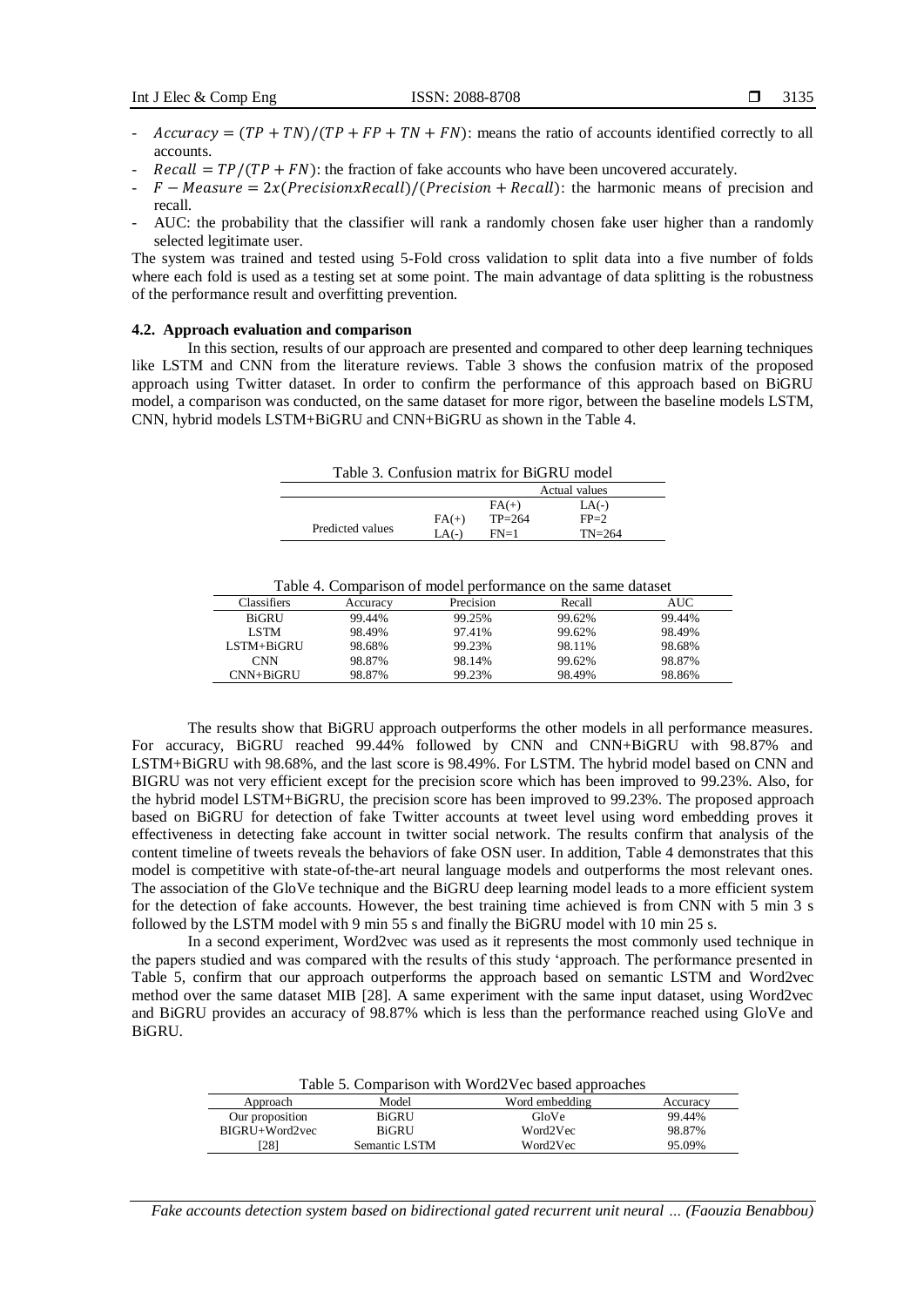# **5. CONCLUSION**

In this paper, we proposed a system based on BiGRU model and pre-trained model GloVe for the task of fake Twitter accounts detection. This Approach focused on the tweet content level to extract the syntactic and semantic features of comments. The comparison results proved that this approach outperforms LSTM, CNN, LSTM+BiGRU and CNN+BiGRU models with an accuracy of 99.44%. Compared to Word2vec, GloVe captures both global and local features of text which explains why its performance is more significant. However, when it is important to categorize accounts, our system is not able to distinguish between different types of fake account. In a future work, a system that categorizes the different types of fake accounts by considering other features linked to user behavior and comments, to enhance and extend the proposed fake account detection system can be a research proposal project.

# **REFERENCES**

- [1] A. Alarifi, M. Alsaleh, and A. Al-Salman, "Twitter turing test: Identifying social machines," *Information Sciences*, vol. 372, pp. 332–346, Dec. 2016, doi: 10.1016/j.ins.2016.08.036.
- [2] P. G. Pratama and N. A. Rakhmawati, "Social bot detection on 2019 Indonesia president candidate's supporter's tweets," *Procedia Computer Science*, vol. 161, pp. 813–820, 2019, doi: 10.1016/j.procs.2019.11.187.
- [3] S. Vosoughi, D. Roy, and S. Aral, "The spread of true and false news online," *Science*, vol. 359, no. 6380, pp. 1146–1151, Mar. 2018, doi: 10.1126/science.aap9559.
- [4] M. A. Wani and S. Jabin, "A sneak into the devil's colony-fake profiles in online social networks," May 2017, eprint arXiv:1803.08810 [cs]. Accessed: Aug. 12 2020. [Online]. Available: http://arxiv.org/abs/1705.09929.
- [5] S. Gurajala, J. S. White, B. Hudson, B. R. Voter, and J. N. Matthews, "Profile characteristics of fake Twitter accounts," *Big Data and Society*, vol. 3, no. 2, Art. no. 205395171667423, Dec. 2016, doi: 10.1177/2053951716674236.
- [6] S. Y. Wani, M. M. Kirmani, and S. I. Ansarulla, "Prediction of fake profiles on Facebook using supervised machine learning techniques-a theoretical model," *International Journal of Computer Science and Information Technologies (IJCSIT)*, vol. 7, no. 4, pp. 1735–1738, 2016.
- [7] M. Torky, A. Meligy, and H. Ibrahim, "Recognizing fake identities in online social networks based on a finite automaton approach," in *2016 12th International Computer Engineering Conference (ICENCO)*, Dec. 2016, pp. 1–7, doi: 10.1109/ICENCO.2016.7856436.
- [8] B. Ersahin, O. Aktas, D. Kilinc, and C. Akyol, "Twitter fake account detection," in *2017 International Conference on Computer Science and Engineering (UBMK)*, Oct. 2017, pp. 388–392, doi: 10.1109/UBMK.2017.8093420.
- [9] A. Gupta and R. Kaushal, "Towards detecting fake user accounts in facebook," in *2017 ISEA Asia Security and Privacy (ISEASP)*, Jan. 2017, pp. 1–6, doi: 10.1109/ISEASP.2017.7976996.
- [10] S. Khaled, N. El-Tazi, and H. M. O. Mokhtar, "Detecting fake accounts on social media," in *2018 IEEE International Conference on Big Data (Big Data)*, Dec. 2018, pp. 3672–3681, doi: 10.1109/BigData.2018.8621913.
- [11] K. R. Purba, D. Asirvatham, and R. K. Murugesan, "Classification of instagram fake users using supervised machine learning algorithms," *International Journal of Electrical and Computer Engineering (IJECE)*, vol. 10, no. 3, pp. 2763–2772, Jun. 2020, doi: 10.11591/ijece.v10i3.pp2763-2772.
- [12] M. M. Swe and N. N. Myo, "Fake accounts classification on Twitter," *International Journal of Latest Engineering and Management Research (IJLEMR)*, vol. 3, no. 6, 2018.
- [13] M. M. Swe and N. N. Myo, "Fake accounts detection on twitter using blacklist," in *2018 IEEE/ACIS 17th International Conference on Computer and Information Science (ICIS)*, Jun. 2018, pp. 562–566, doi: 10.1109/ICIS.2018.8466499.
- [14] M. B. Albayati and A. M. Altamimi, "Identifying fake Facebook profiles using data mining techniques," *Journal of ICT Research and Applications*, vol. 13, no. 2, pp. 107–117, Sep. 2019, doi: 10.5614/itbj.ict.res.appl.2019.13.2.2.
- [15] M. B. Albayati and A. M. Altamimi, "An empirical study for detecting fake Facebook profiles using supervised mining techniques," *Informatica*, vol. 43, no. 1, Mar. 2019, doi: 10.31449/inf.v43i1.2319.
- [16] S. Adikari and K. Dutta, "Identifying fake profiles in linkedIn." Jun. 2020, eprint arXiv:2006.01381 [cs]. Accessed: Jun. 20 2020. [Online]. Available: http://arxiv.org/abs/2006.01381.
- [17] P. Wanda and H. J. Jie, "DeepProfile: Finding fake profile in online social network using dynamic CNN," *Journal of Information Security and Applications*, vol. 52, p. 102465, Jun. 2020, doi: 10.1016/j.jisa.2020.102465.
- [18] X. Zheng, Z. Zeng, Z. Chen, Y. Yu, and C. Rong, "Detecting spammers on social networks," *Neurocomputing*, vol. 159, pp. 27–34, Jul. 2015, doi: 10.1016/j.neucom.2015.02.047.
- [19] X. Zhu, Y. Nie, S. Jin, A. Li, and Y. Jia, "Spammer detection on Online social networks based on logistic regression," in *Web-Age Information Management*, Springer International Publishing, 2015, pp. 29–40.
- [20] A. M. Al-Zoubi, J. Alqatawna, and H. Paris, "Spam profile detection in social networks based on public features," in *2017 8th International Conference on Information and Communication Systems (ICICS)*, Apr. 2017, pp. 130–135, doi: 10.1109/IACS.2017.7921959.
- [21] A. M. Al-Zoubi, H. Faris, J. Alqatawna, and M. A. Hassonah, "Evolving support vector machines using whale optimization algorithm for spam profiles detection on online social networks in different lingual contexts," *Knowledge-Based Systems*, vol. 153, pp. 91–104, Aug. 2018, doi: 10.1016/j.knosys.2018.04.025.
- [22] Z. Alom, B. Carminati, and E. Ferrari, "Detecting spam accounts on Twitter," in *2018 IEEE/ACM International Conference on Advances in Social Networks Analysis and Mining (ASONAM)*, Aug. 2018, pp. 1191–1198, doi: 10.1109/ASONAM.2018.8508495.
- [23] Q. Gong *et al.*, "DeepScan: exploiting deep learning for malicious account detection in location-based social networks," *IEEE Communications Magazine*, vol. 56, no. 11, pp. 21–27, Nov. 2018, doi: 10.1109/MCOM.2018.1700575.
- [24] Q. Gong *et al.*, "Detecting malicious accounts in online developer communities using deep learning," in *Proceedings of the 28th ACM International Conference on Information and Knowledge Management*, Nov. 2019, pp. 1251–1260, doi: 10.1145/3357384.3357971.
- [25] F. Ahmed and M. Abulaish, "A generic statistical approach for spam detection in Online Social Networks," *Computer Communications*, vol. 36, no. 10–11, pp. 1120–1129, Jun. 2013, doi: 10.1016/j.comcom.2013.04.004.